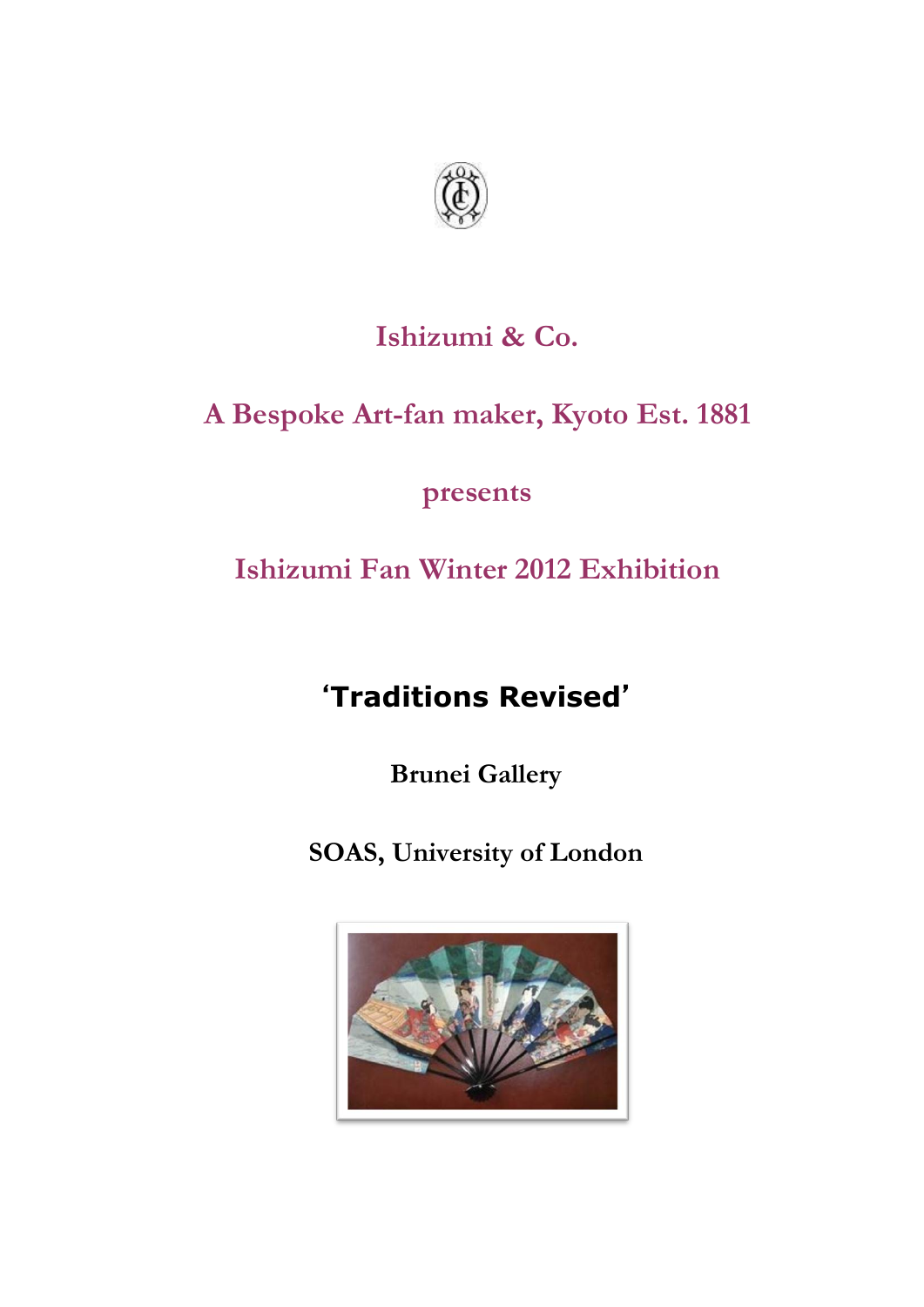#### **Russell Square, London WC1H 0XG**

**www.**.**[soas.ac.uk/gallery](http://www..soas.ac.uk/gallery)**

**Facebook:** 

**<http://www.facebook.com/Soas.Brunei.Gallery>**

**12th January, 2012: 18:00 20:00 (Reception)**

**13th January - 24th March, 2012: 10:30 17:00 (Exhibition)**

**13th January, 2012: 15:00 17:00 (Lectures at Room B111 (1st floor of Brunei Gallery))**

**22nd & 23rd February, 2012: 12:30 - 14:30 (Fan Making Workshop)**

**22nd & 23rd February, 2012: 15:00 - 17:30 (Japanese Antique Fan Sales)**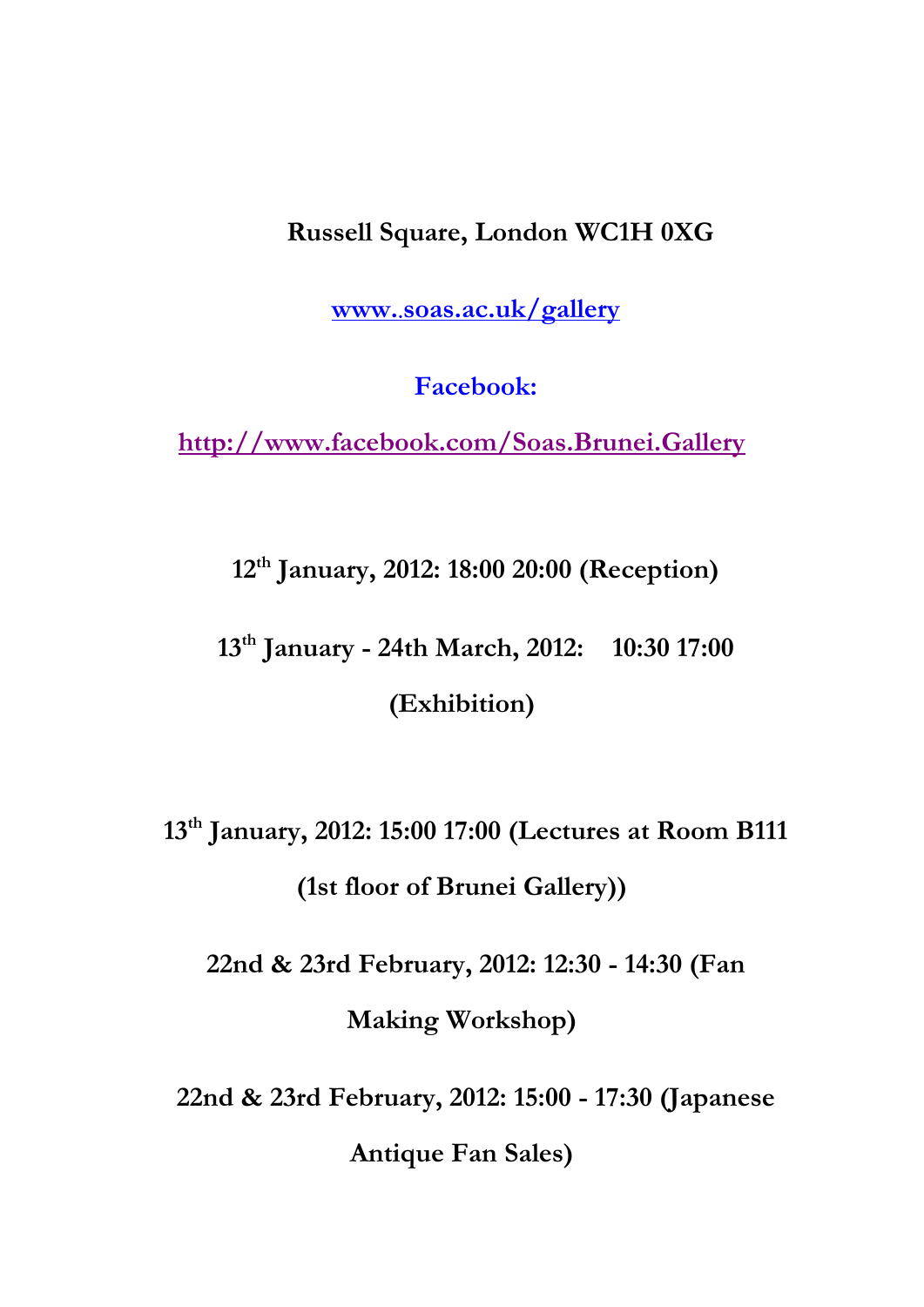**Sunday, Monday & Bank Holidays are closed**

# SOAS DESIGN-A-FAN COMPETITION

Deadline for entries: 19 February

Winners will be announced 22 Feb:

at the JRC Annual Tsuda Lecture, 6pm, Khalili Lecture Theatre

**Ishizumi & Co.**

**[020-7665-6644](tel:020-7665-6644) (London)**

**[0800-121-4448](tel:0800-121-4448) (UK)**

**[info@fan.vg](mailto:info@fan.vg)**

[www.fan.vg](http://www.fan.vg/)



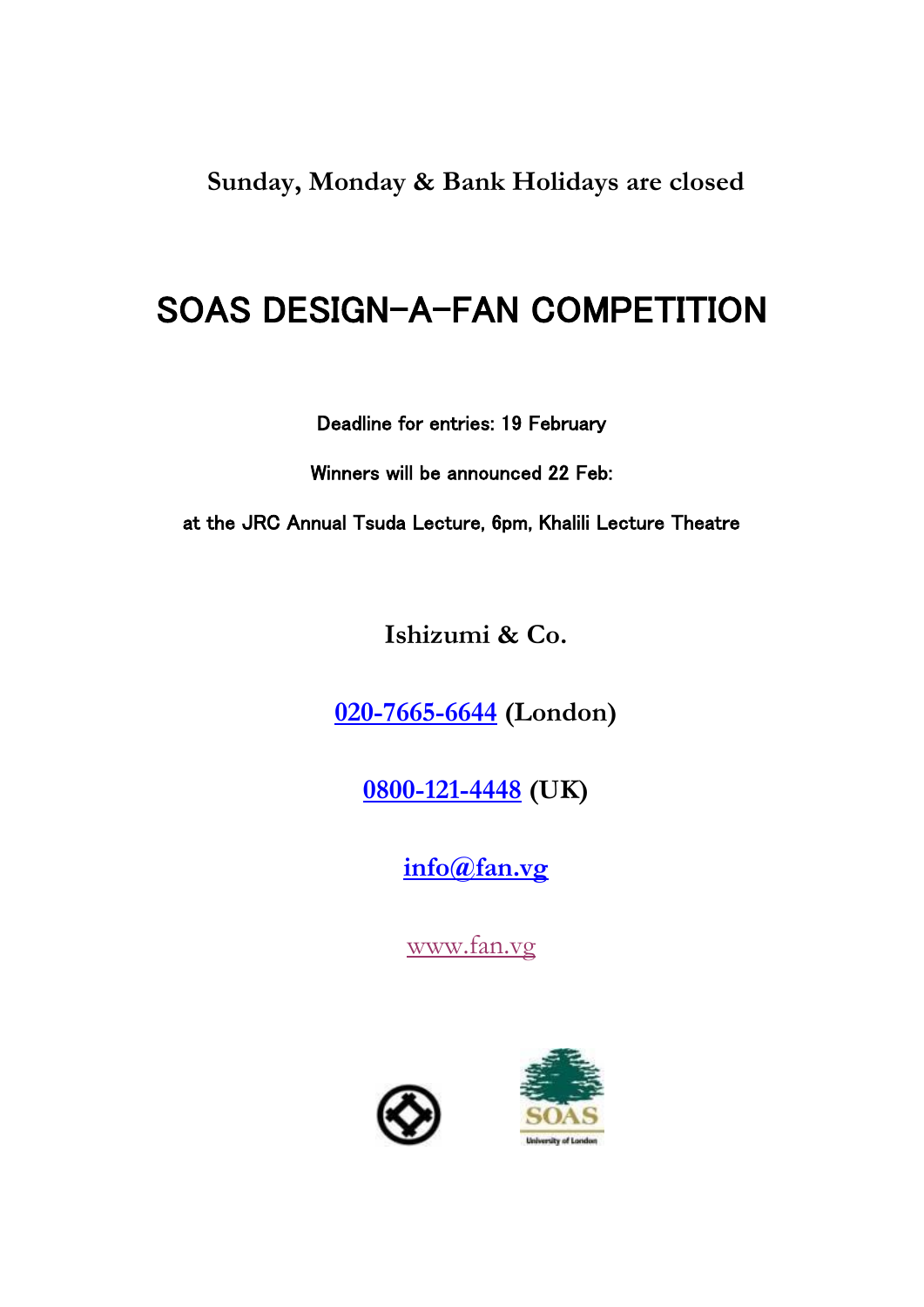

Department of the History of Art and Archaeology, SOAS

East Asian Art Research Seminar